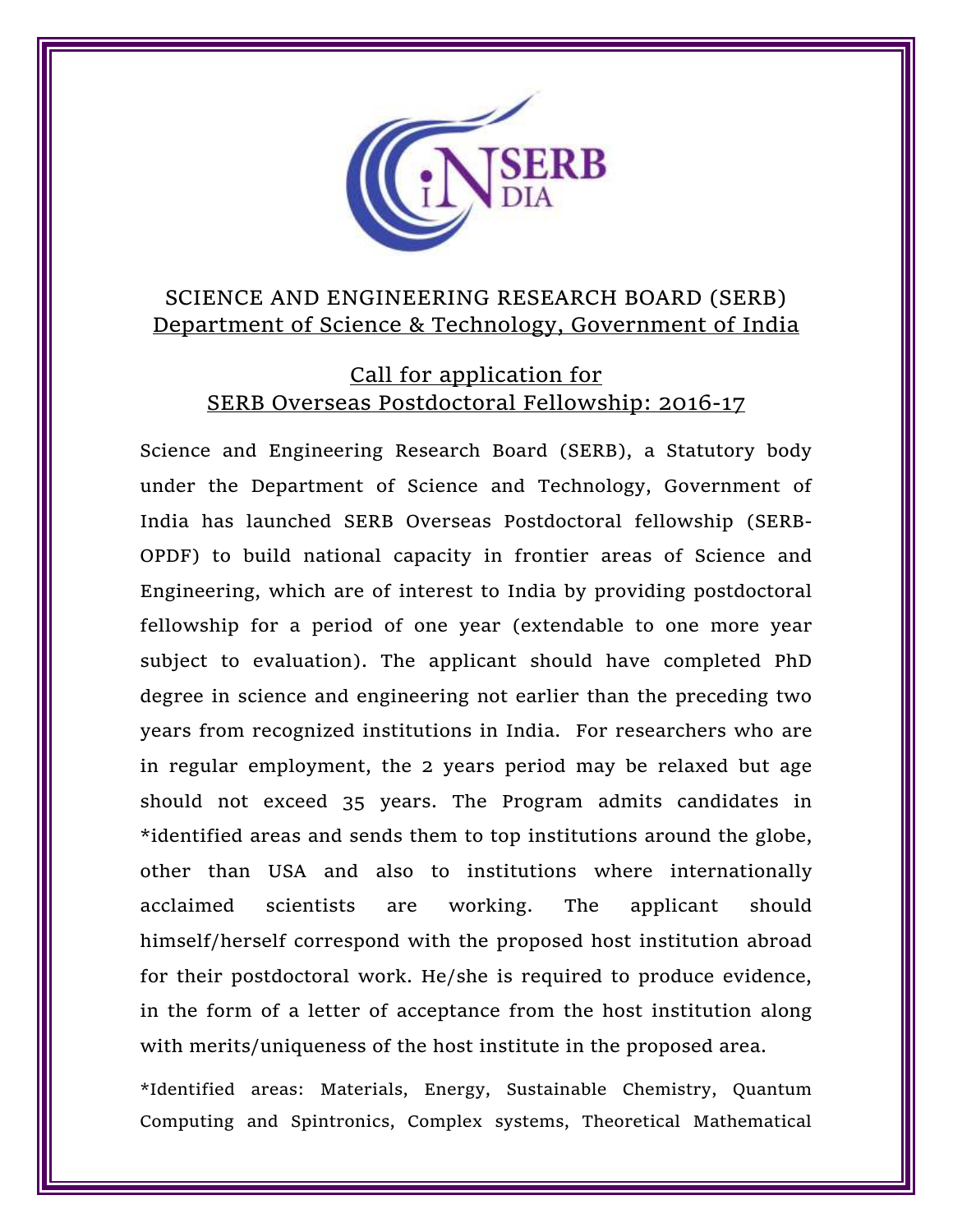Science, Big Data, Mechanobiology / Physical Biology, Bio-energy, Genetic to Physiology, Mental Health, High Performance Computation in Physics, Chemistry, Biology and Mathematics, Humanoid Robotics, Cognitive Science, Mechnotronics, Advanced Manufacturing, Cyber security, Encryption and decryption, Petroleum and Petro-Chemical Engineering, Science of Climate Change, Glaciology, Modeling, Imaging, Algorithms and Combinatorial Optimizations

Application for support to undertake overseas postdoctoral fellowship in Institutions located in various countries other than USA on a competitive mode is sought from the eligible researchers. Indo-US Science and Technology Forum (IUSSTF) will make a separate call for US specific institutions. IUSSTF can be reached at [www.iusstf.org.](http://www.iusstf.org/)

The format, guidelines and other details of the SERB-OPDF Program are available at [www.serb.gov.in](http://www.serb.gov.in/) and [www.dst.gov.in.](http://www.dst.gov.in/) The last date of receiving the application is **15th March 2017**.

Three (3) copies of the application, in the prescribed format, neatly typed on A-4 size paper, should be submitted to SERB in the following address:

> Programme Coordinator, Overseas PDF Science and Engineering Research Board 5 & 5A, Lower Ground Floor Vasant Square Mall Sector-B, Pocket-5 Vasant Kunj New Delhi-110070

A softcopy of the proposal complete in all respect should also be mailed to: [opdf@serb.gov.in](mailto:opdf@serb.gov.in)

The envelope / mail containing the proposal should be superscribed with "SERB Overseas Postdoctoral Fellowship: 2016-17"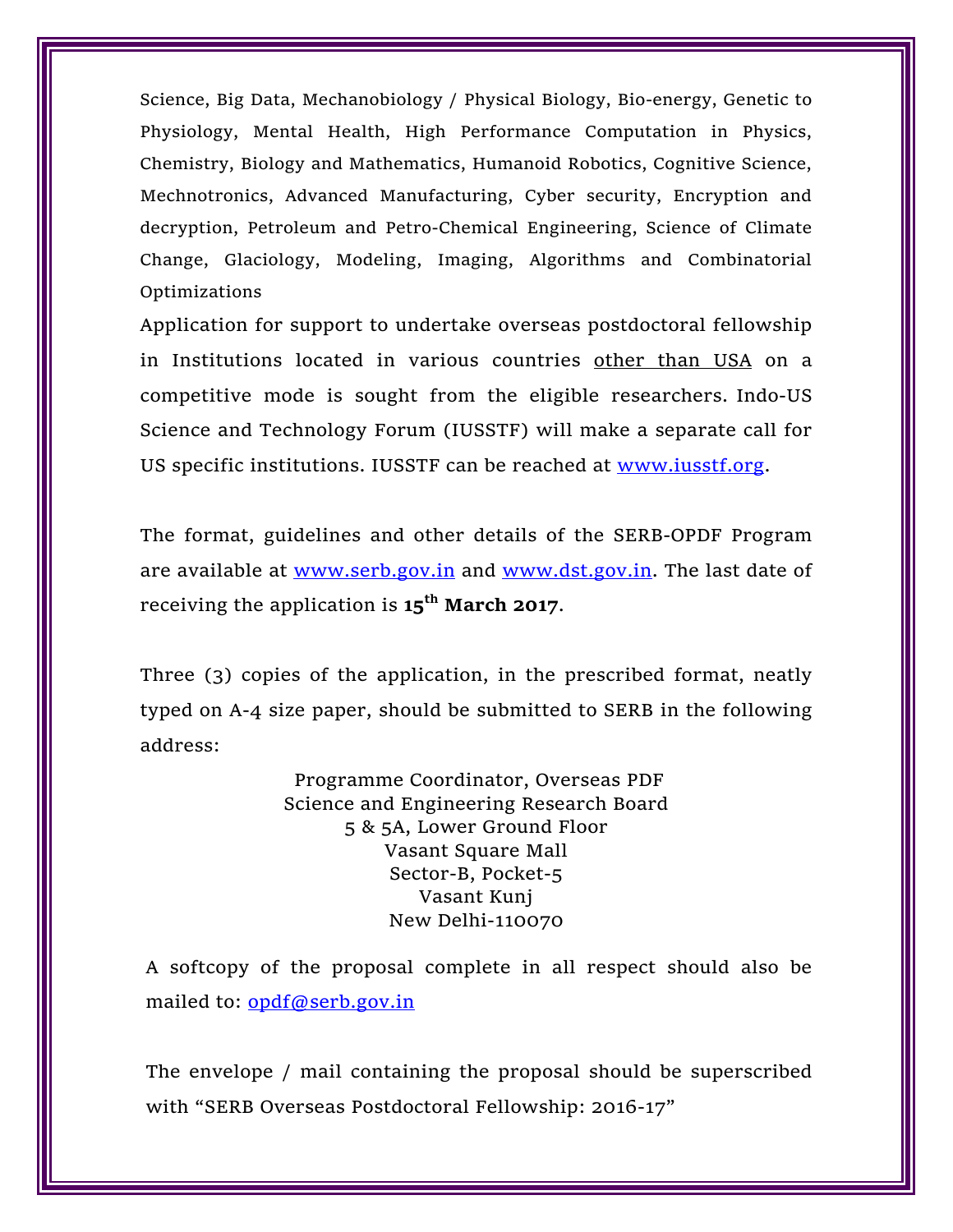

# **SERB Overseas Postdoctoral Fellowship**



# **Science & Engineering Research Board**

**Department of Science & Technology Government of India New Delhi**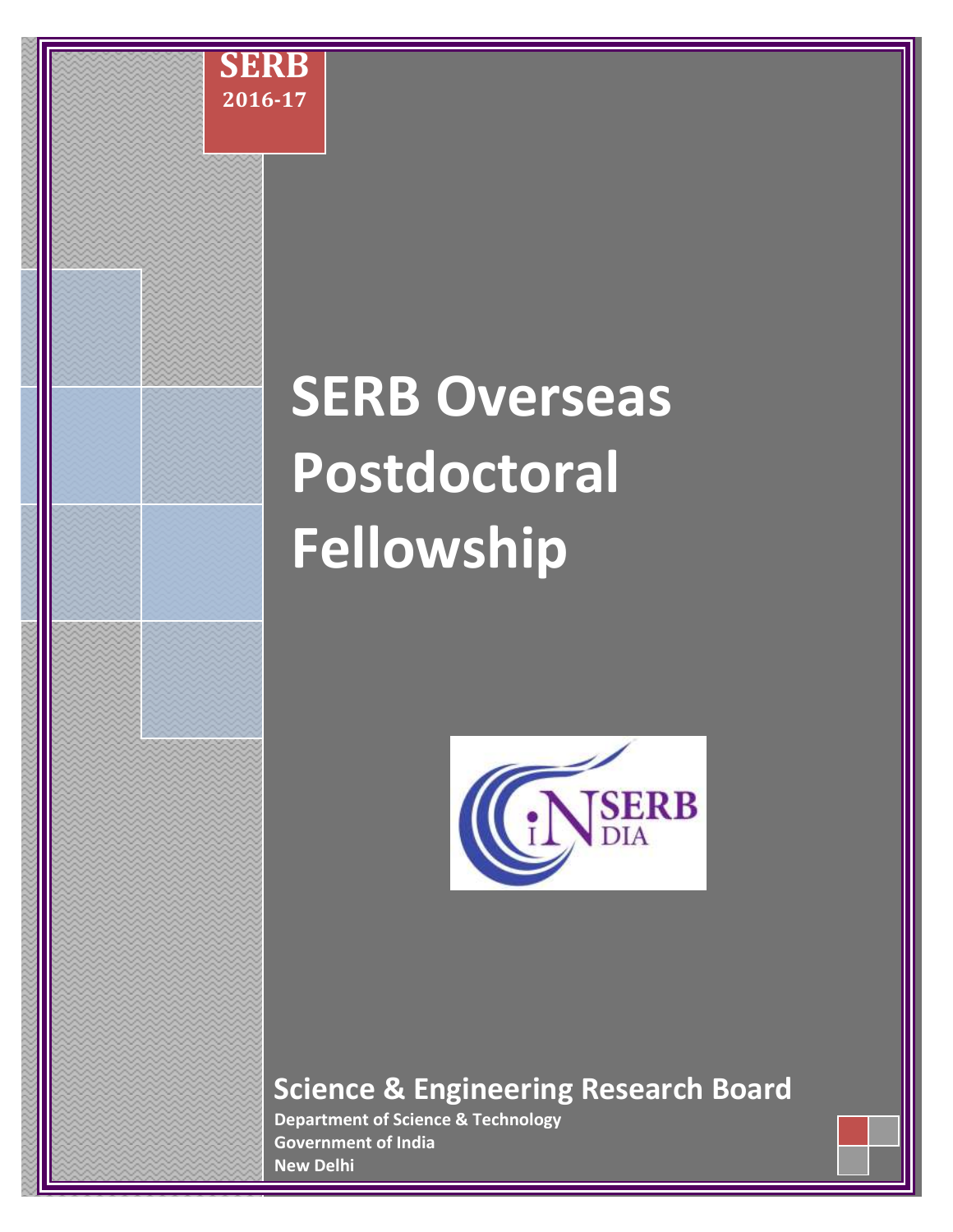# **SCIENCE AND ENGINEERING RESEARCH BOARD (SERB)**

## **SERB Overseas Postdoctoral Fellowship**

Science and Engineering Research Board (SERB), a Statutory body under the Department of Science and Technology, Government of India has launched *SERB Overseas Postdoctoral fellowship (SERB-OPDF)*.

The Program aims to build national capacity in frontier areas of Science, which are of interest to India by providing postdoctoral fellowship for a period of one year extendable to one more year subject to satisfactory performance. The applicant should have completed PhD degree in science and engineering not earlier than the preceding two years from recognized institutions in India. For researchers who are in regular employment, the 2 year period may be relaxed however, the age should not exceed 35 years. The Program admits candidates in identified areas and sends them to top institutions around the globe, other than USA and and also to institutions where internationally acclaimed scientists are working. The applicant should himself/herself correspond with the proposed host institution abroad for their postdoctoral work. He/she is required to produce evidence, in the form of a letter of acceptance from the host institution along with merits/uniqueness of that host institute in the proposed area.

Application for support to undertake overseas postdoctoral research in overseas countries other than USA on a competitive mode is sought from the eligible researchers.

#### **OBJECTIVES**

1. To build national capacity in frontier areas of Science, which are of interest to India by providing postdoctoral fellowship for a period one year, which is extendable to one more year on good progress of research.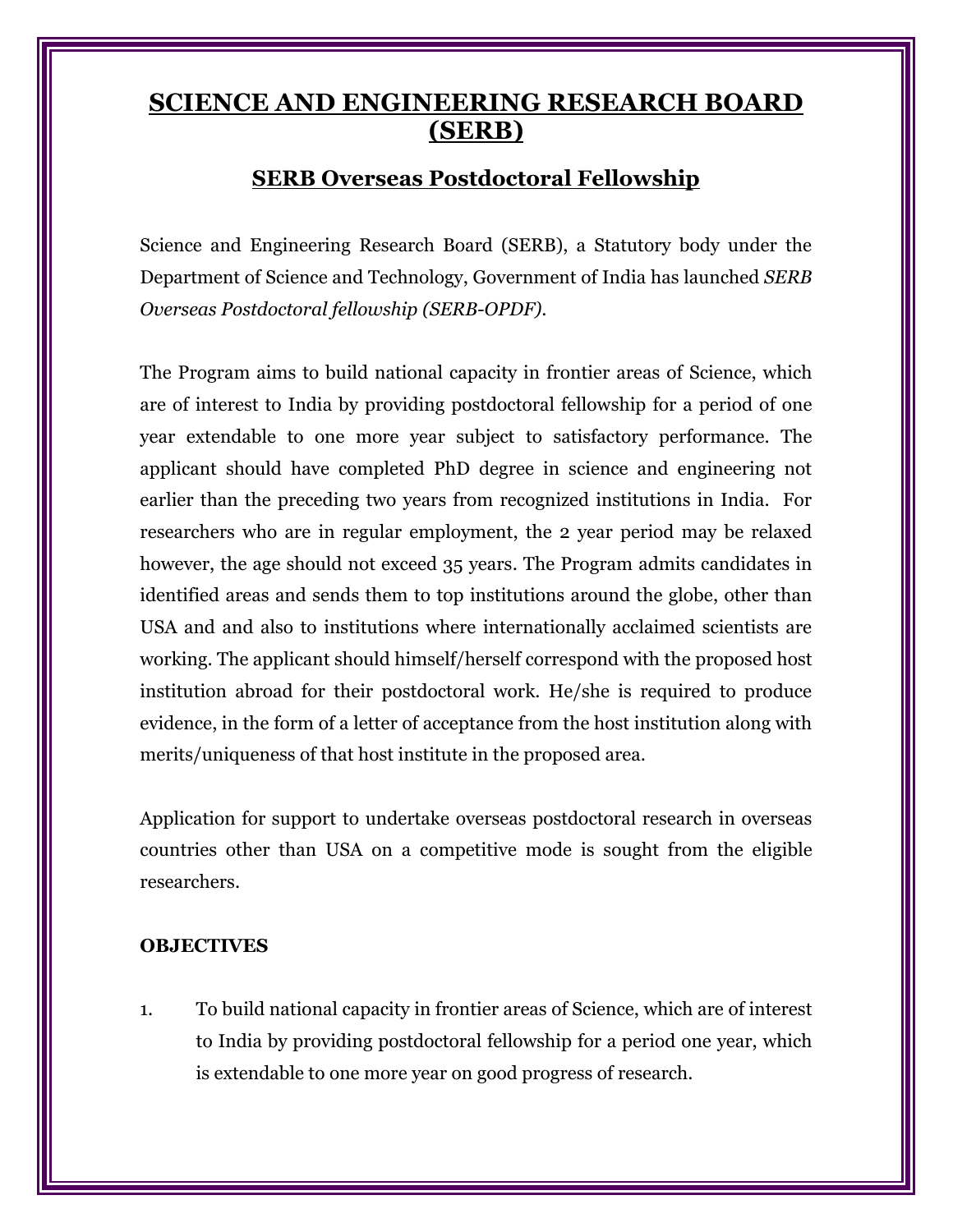2. To tap the expertise gained by these young scientists to strengthen/initiate national programmes in their domain knowledge.

#### **ELIGIBILITY**

- 1. The scheme is open to Indian nationals only.
- 2. Should have completed PhD degree in science and engineering not earlier than the preceding two years from recognized institutions in India. For researchers who are in regular employment, the 2 years period may be relaxed; however, the age should not exceed 35 years.
- 3. Offer letter from the overseas host institution (Other than USA).

#### **Selection**

The selection would be made among students who gained admission to postdoctoral program in overseas institutions. The research should be undertaken in one or more of the following disciplines:

*Materials, Energy, Sustainable Chemistry, Quantum Computing and Spintronics, Complex systems, Theoretical Mathematical Science, Big Data, Mechanobiology / Physical Biology, Bio-energy, Genetic to Physiology, Mental Health, High Performance Computation in Physics, Chemistry, Biology and Mathematics, Humanoid Robotics, Cognitive Science, Mechnotronics, Advanced Manufacturing, Cyber security, Encryption and decryption, Petroleum and Petro-Chemical Engineering, Science of Climate Change, Glaciology, Modeling, Imaging, Algorithms and Combinatorial Optimizations*

The candidate will be required to submit a research proposal in above mentioned area that he/she would be undertaking in the postdoctoral study. The Board will constitute a selection committee to select the candidates.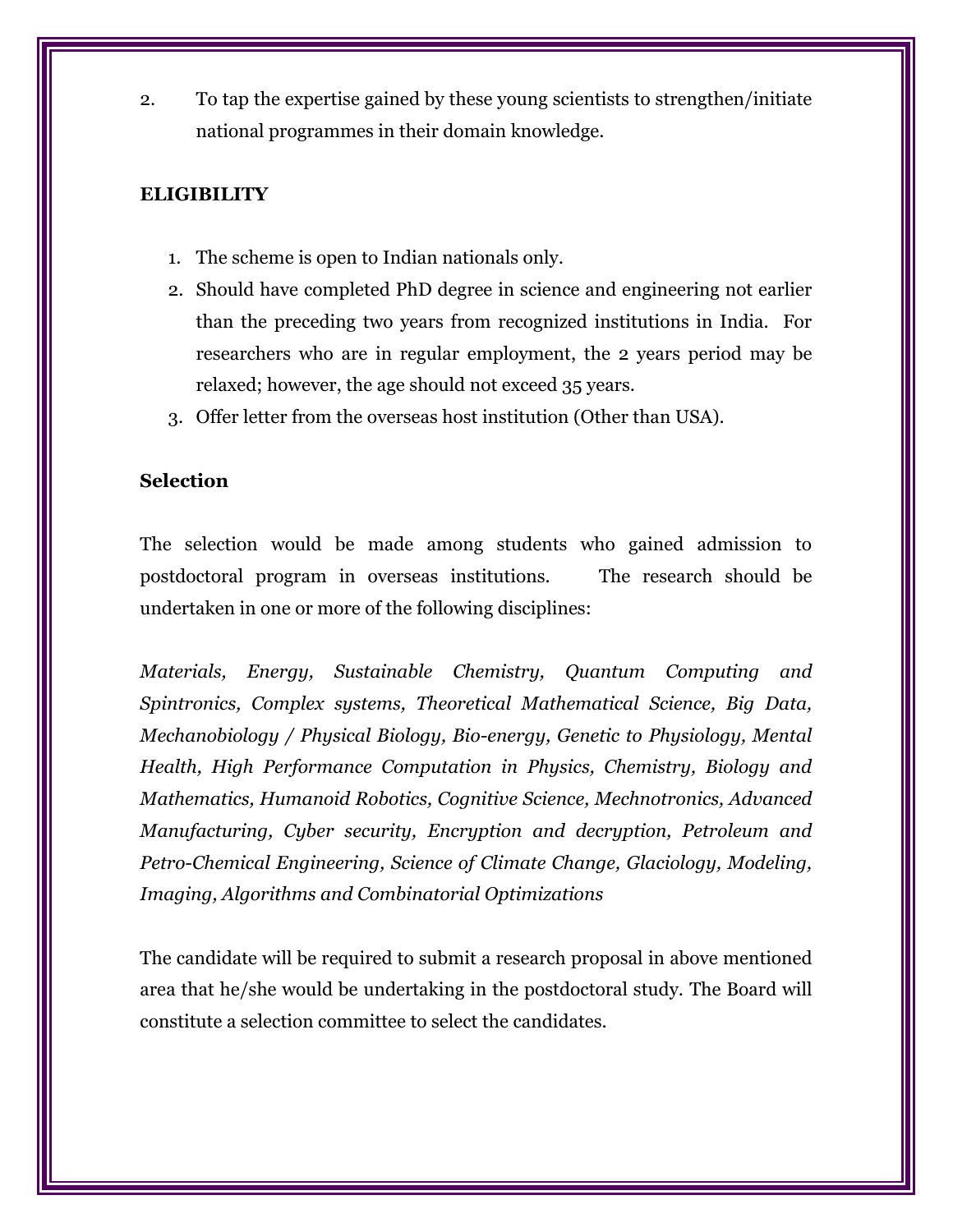#### **Bond**

The selected fellows should execute a bond stating that the fellowship would be treated as a grant-in-aid if the fellows return to India after successful completion or else it will be treated as a loan to fellows who do not come back or discontinue the course in midway. Penal interest will also be levied on such candidates.

#### **Fellowship**

The selected fellows will be paid a monthly fellowship amount equivalent to US \$ 3000, one time Contingency / Preparatory allowances of Rs.60,000/- to cover visa fee, airport transfer charges, insurance etc., Overseas Medical Insurance in India and USA of Rs. 20,000/- and Conference grants (if applicable) of Rs. 74,000.

The selected fellows will also be provided shortest route economy class air fare from their place of work in India to the place of the host institute and back.

#### **GUIDELINES**

- 1. The application for consideration under the *SERB Overseas Postdoctoral Fellowship Program (SERB OPDF)* can be submitted only when the call for application is made.
- 2. The application should be prepared and submitted strictly according to the formats prescribed in this document (Annexure I).
- 3. The duration of the fellowship is for a period of one year. The fellowship may be extended for one more year subject to evaluation. Application for such extension should reach SERB Office well in advance accompanied by reports from the host justifying the extension of the fellowship. No extension is possible beyond two years. Fellowship for less than six months will not be entertained. However, in exceptional cases fellowship for shorter periods may also be considered.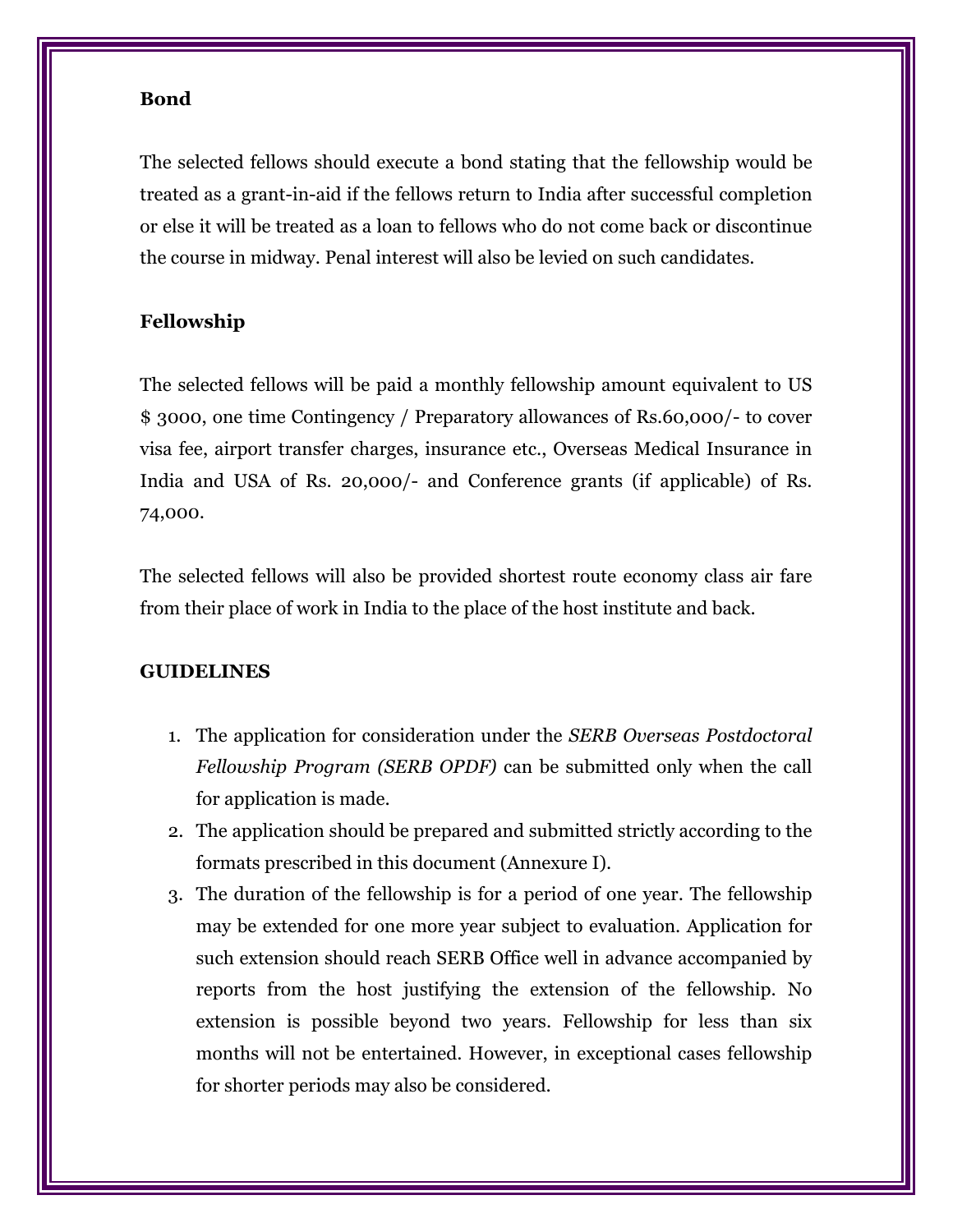- 4. For scientists / researchers in regular employment, rules governing payment of salary, leave, medical, gratuity, GPF and pension etc. of the organization/ institution/ university to which the fellow belongs would continue to be applicable. No liability on any of these accounts will be borne by SERB.
- 5. The candidates selected for the award of the fellowship should commence their research in the overseas institution within three months from the date of the offer letter, and if not, the offer will be automatically stands withdrawn and no correspondence will be entertained thereafter.
- 6. Application from researcher in regular employment should be forwarded through the head of organization/ department where the applicant is employed.
- 7. The candidate should also submit a letter of approval of research plan from the host.
- 8. Copy of acceptance letter from host institution.
- 9. Please make sure to quote the registration number/ letter number (given by SERB) in all your future communications.
- 10. The information should be given under each section, even if it is Nil.
- 11. The candidates may submit 3 copies of the application printed on both the sides of A4 size paper and send to the Program Coordinator.

**Programme Coordinator, Overseas PDF Science and Engineering Research Board 5 & 5A, Lower Ground Floor Vasant Square Mall Sector-B, Pocket-5 Vasant Kunj New Delhi-110070**

This call is specifically for inviting applications for Postdoctoral research at Institutions located in countries other than USA. Indo-US Science and Technology Forum (IUSSTF) will make a separate call for US specific institutions. IUSSTF can be reached at [www.iusstf.org.](http://www.iusstf.org/)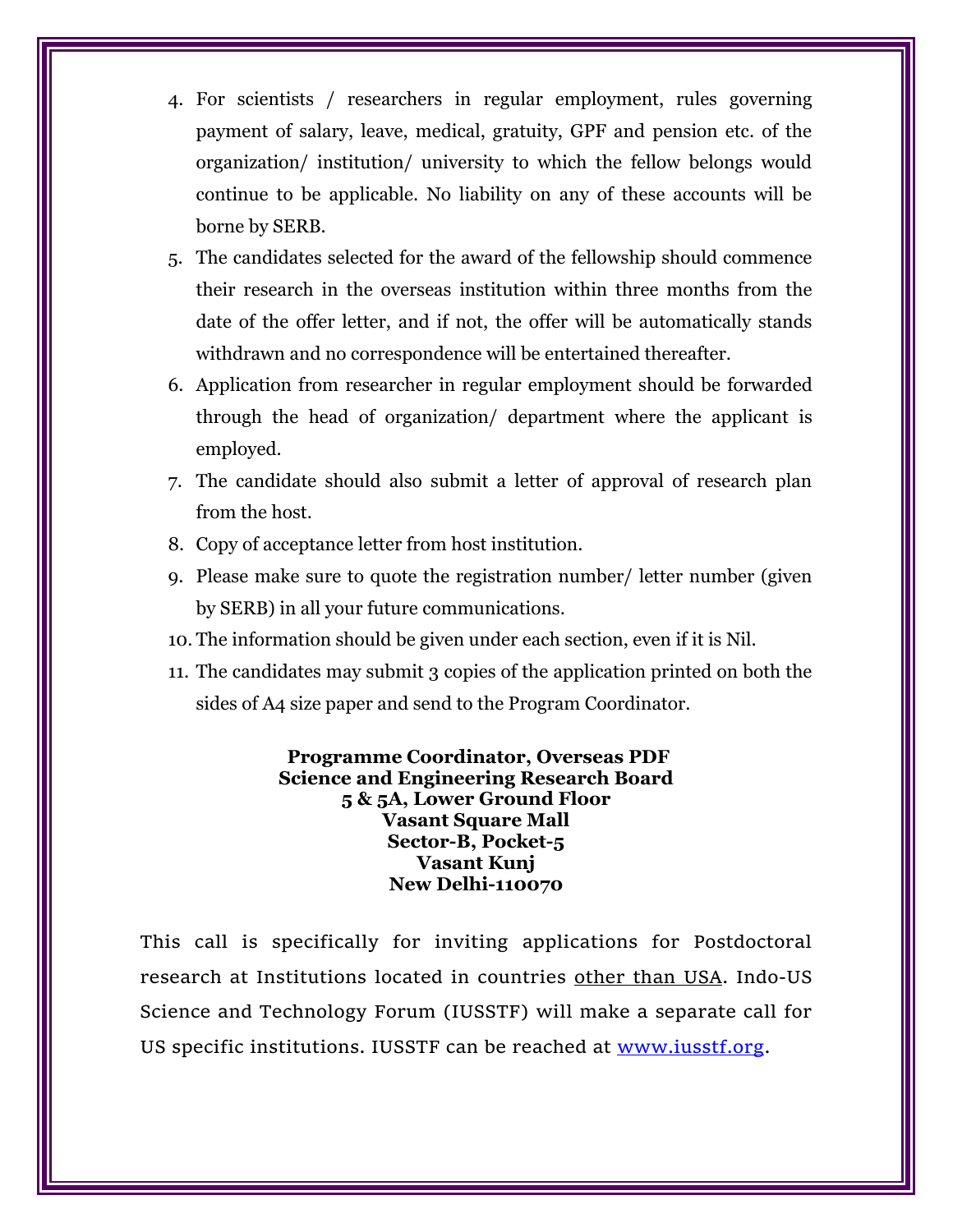A softcopy of the proposal complete in all respect should also be mailed to: [opdf@serb.gov.in](mailto:opdf@serb.gov.in)

The envelope / mail containing the proposal should be superscribed with "*SERB Overseas Postdoctoral Fellowship: 2016-17"*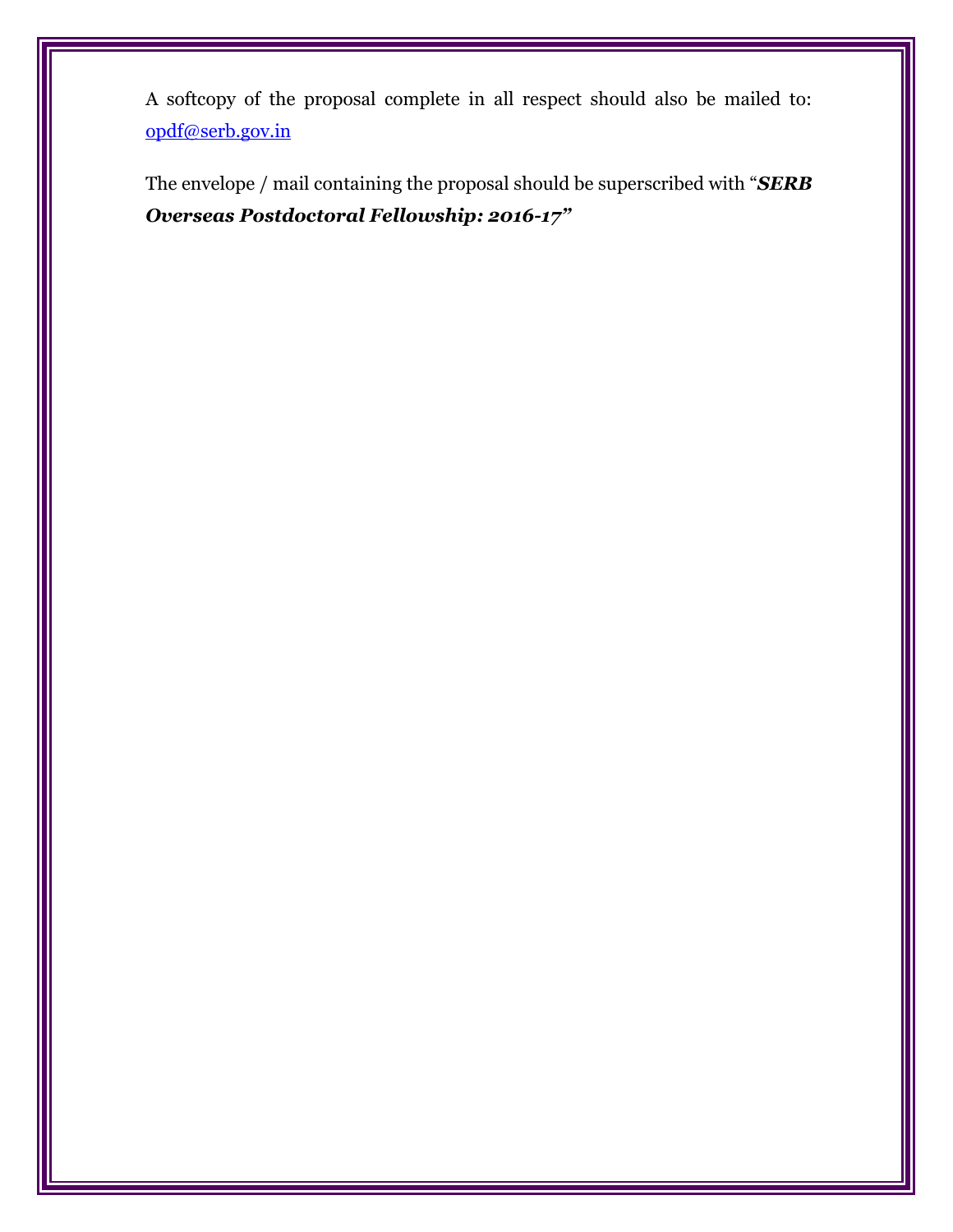#### **Annexure I**

#### **FORMATS FOR SUBMISSION OF APPLICATION** (To be filled by applicant) **SERB Overseas Postdoctoral Fellowship: 2016-17**

- 1. Name of Applicant:
- 2. Designation:
- 3. Department:
- 4. Institute Name:
- 5. Address:
- 6. Address for correspondence, if not employed:
- 7. Date of Birth and Age: Sex (M/F):
- 8. Whether belong to SC/ST/OBC/General:
- 9. Telephone: Fax: Mobile: e-mail:
- 10. Employment [Do you hold a regular position in your institute? (Yes/No)]:
- 11. Academic qualifications (from degree level):

| Name of the    | Name of the | Year of | Subjects taken | Div., $\%$ of |
|----------------|-------------|---------|----------------|---------------|
| Degree/Diploma | Institution | passing |                | marks         |

12. Details and nature of present and previous employment:

(Positions held, employer/place of work, duration, area/nature of work)

- 13. Honours and awards received
- 14. Broad area of research:
- 15. Specific area of research (*from the list of identified areas*):
- 16. Name of the host:
- 17. Host institution and Address: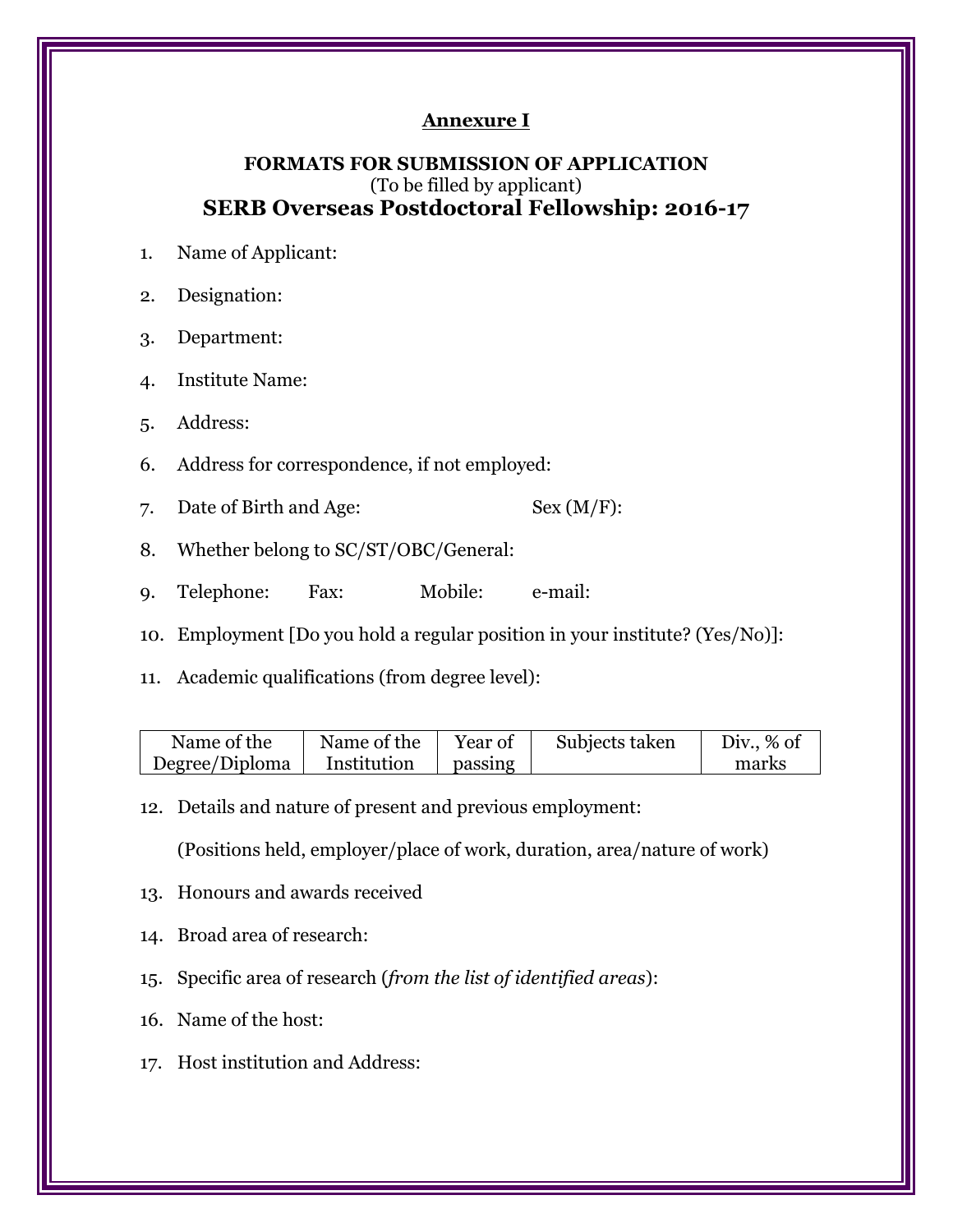- 18. Expertise of the host in the chosen area and significance of the host institution:
- 19. Proposed duration of the fellowship (in months):
- 20. Brief summary of your current areas of research:
- 21. Details of proposed research work (*not more than 4 pages*) which should include Objectives, Work plan, how the proposed work will make an impact in the specified area and the mutual scientific benefit to be accrued
- 22. State any other relevant aspects in the application which may be useful for the reviewer to make a qualitative judgment on the application
- 23. Details of international fellowships availed during the last three years:
- 24. Details of financial support sought from SERB and support/fellowship

expected / committed from other sources

- 25. Detailed Bio-data of the applicant including Name, Address, Date of Birth, Religion/Caste, Institution's Address etc. Academic Qualifications (University /College from where attained, year of passing, class, Thesis title, Date of Public Viva-Voce Examination held etc.) Publications list (Title of paper, authors, Journal details, pages, year etc.) Patent list, if any List of Projects implemented Details of Research Projects being implemented/ completed/ submitted by the Investigator including Name of the Institute (*Not more than 4 pages*)
- 26. Name of two referees with their address

27. Any other relevant matter.

Date:

Place: Name and Signature of the applicant (Name in Block Letters)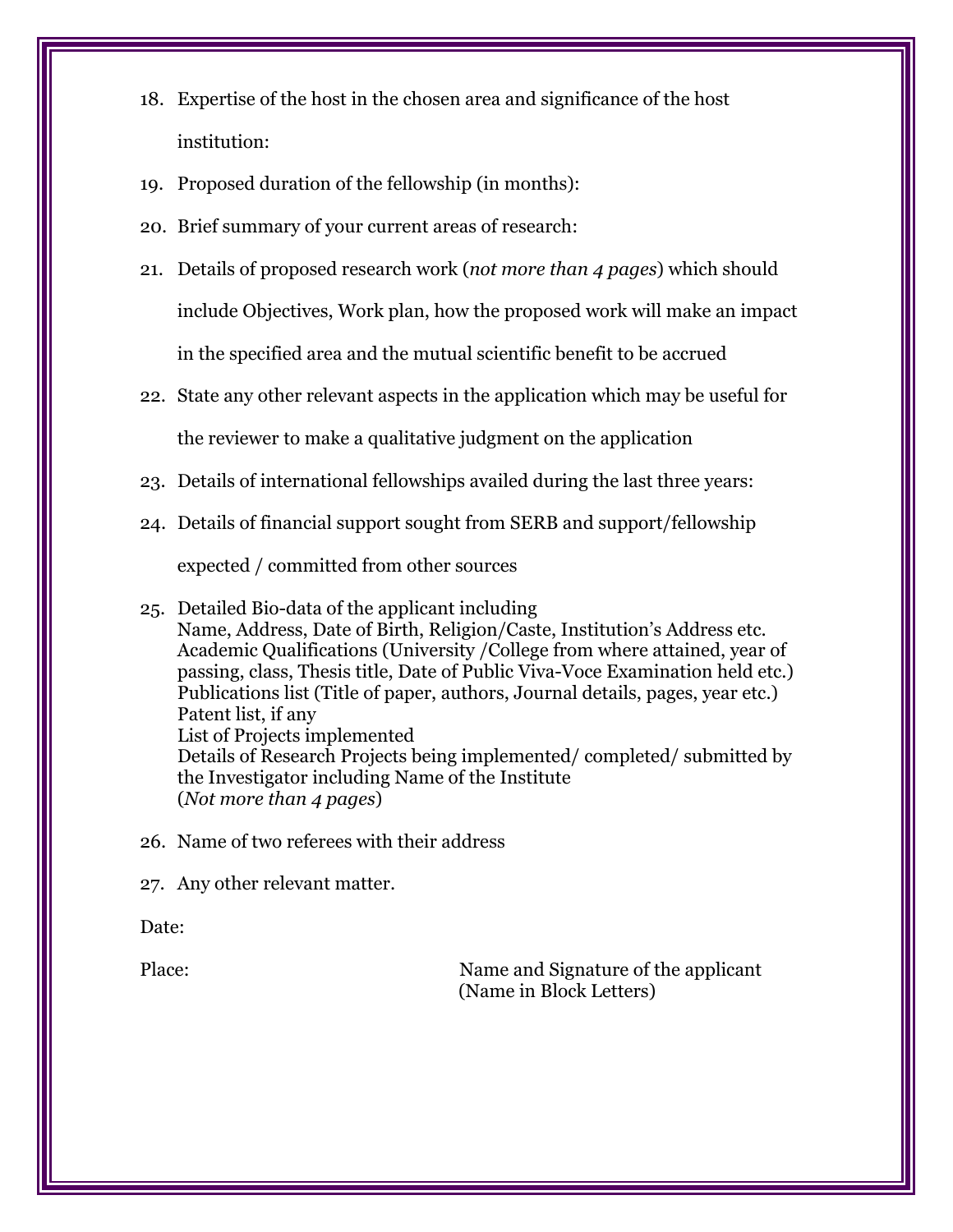#### **STATEMENT FROM THE CURRENT EMPLOYER (FOR EMPLOYED APPLICANTS)**

(This should be given on the official letter-head of the parent institution/organization in the following format:

This is to certify that this institution has no objection for considering the application for SERB Overseas Postdoctoral Fellowship from Mr./Ms./Dr……………………….. employee in the ……………*(name of the department/institute/ organization)* for Postdoctoral research in the area of……….………………to be held at……………………………..for the duration of……………months.

If the fellowship is awarded to him/her, Mr./Ms./Dr…………………will be relieved from …………....*(name of the institute/organization)* duties for said period from the date of his/her joining for research fellowship under SERB Overseas Postdoctoral Fellowship Programme. During this period, the continuity of employment on the post presently held by him/her would continue to be applicable and rules governing payment of salary (basic pay and all allowances), leave, medical benefits, gratuity, GPF, GIS, and pension etc. would continue to be applicable during the entire period of fellowship and he/she will join his/her present post on completion of tenure of his/her fellowship.

Date:

Place: Name and Signature of Head of Institution (Name in Block Letters) Phone No.

e-mail: